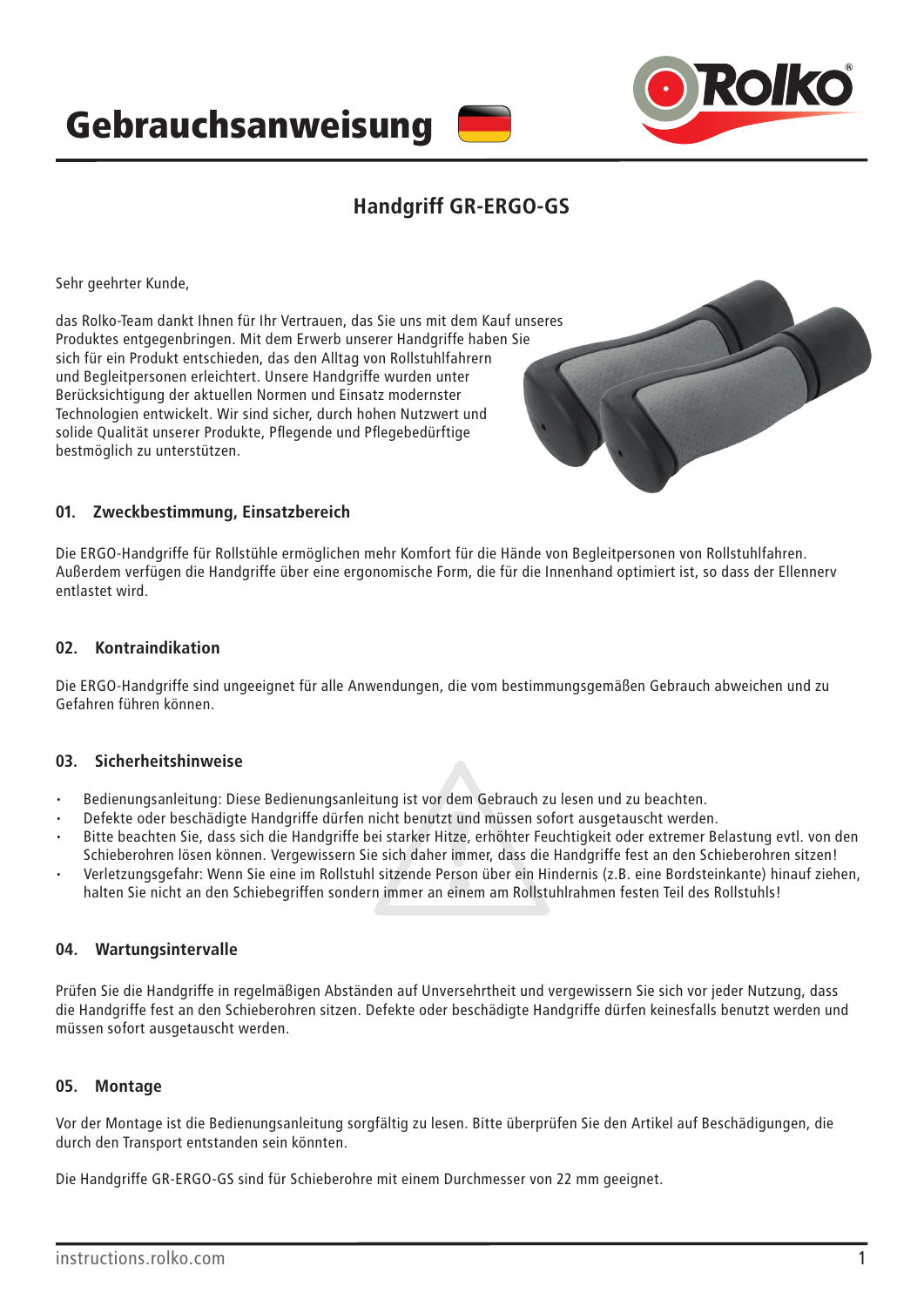



Zuerst entfernen Sie die ggf. vorhandenen Handgriffe am Rollstuhl. Reinigen Sie die Rohrenden unter den abgeschnittenen Handgriffen. Nutzen Sie dabei nur klares Wasser und keine Reinigungsmittel. Anschließend trocknen Sie die Rohrenden mit einem sauberen Tuch.

Für die Montage schieben Sie die Handgriffe an beide Schiebegriffrohre des Rollstuhls auf. Achten Sie darauf, dass die hellgraue weiche Fläche der Handgriffe in die Handballenrichtung der Rollstuhlbegleitperson zeigt.

Bitte beachten Sie, dass die Handgriffe sehr stramm an den Schiebegriffrohren befestigt sein müssen, damit sie nicht herunterrutschen können. Aus diesem Grund kann die Montage etwas schwer sein. Wir empfehlen daher unser Montierhilfespray "Fix4Grip": Einfach in die Handgriffe sprühen und die diese anschließend in die Schiebegriffrohre aufstecken. Nach ca. 2 Stunden ist der Griff an den Schiebegriffrohren des Rollstuhls sicher fixiert.

Die ordnungsgemäße Befestigung der Handgriffe an den Schiebegriffrohren ist nach der Montage und vor jeder Rollstuhlnutzung sicher zu stellen.

#### **06. Technische Daten**

Artikelnr.: GR-ERGO-GS Lieferumfang: 1 Paar Länge: 120 mm Innendurchmesser: 22,2 mm Eigengewicht (Paar): 0,164 kg Farbe: Schwarz / Grau Form: Ergonomische Form Verwendete Materialien: TPE / Kratongummi (phthalat-, PAK-, latex- und kautschukfrei) Entsorgung: Der Handgriff muss den Gesetzen und Vorschriften entsprechend sach- und fachgerecht entsorgt werden.

Bedienungsanleitungen von diesem sowie anderen Produkten finden Sie auf: instructions.rolko.com.

**Bedienungsanleitung: Handgriff GR-ERGO-GS / Stand 2017-10-19 © Rolko Kohlgrüber GmbH, Industriestr. 14 - 16, 33829 Borgholzhausen** Nachdruck, auch auszugsweise, nur mit vorheriger Genehmigung des Herausgebers. Alle Rechte vorbehalten. Änderungen auf Grund technischer Weiterentwicklung vorbehalten. Alle technischen Daten sind Nenndaten und unterliegen konstruktions- und herstellungsbedingten Toleranzen.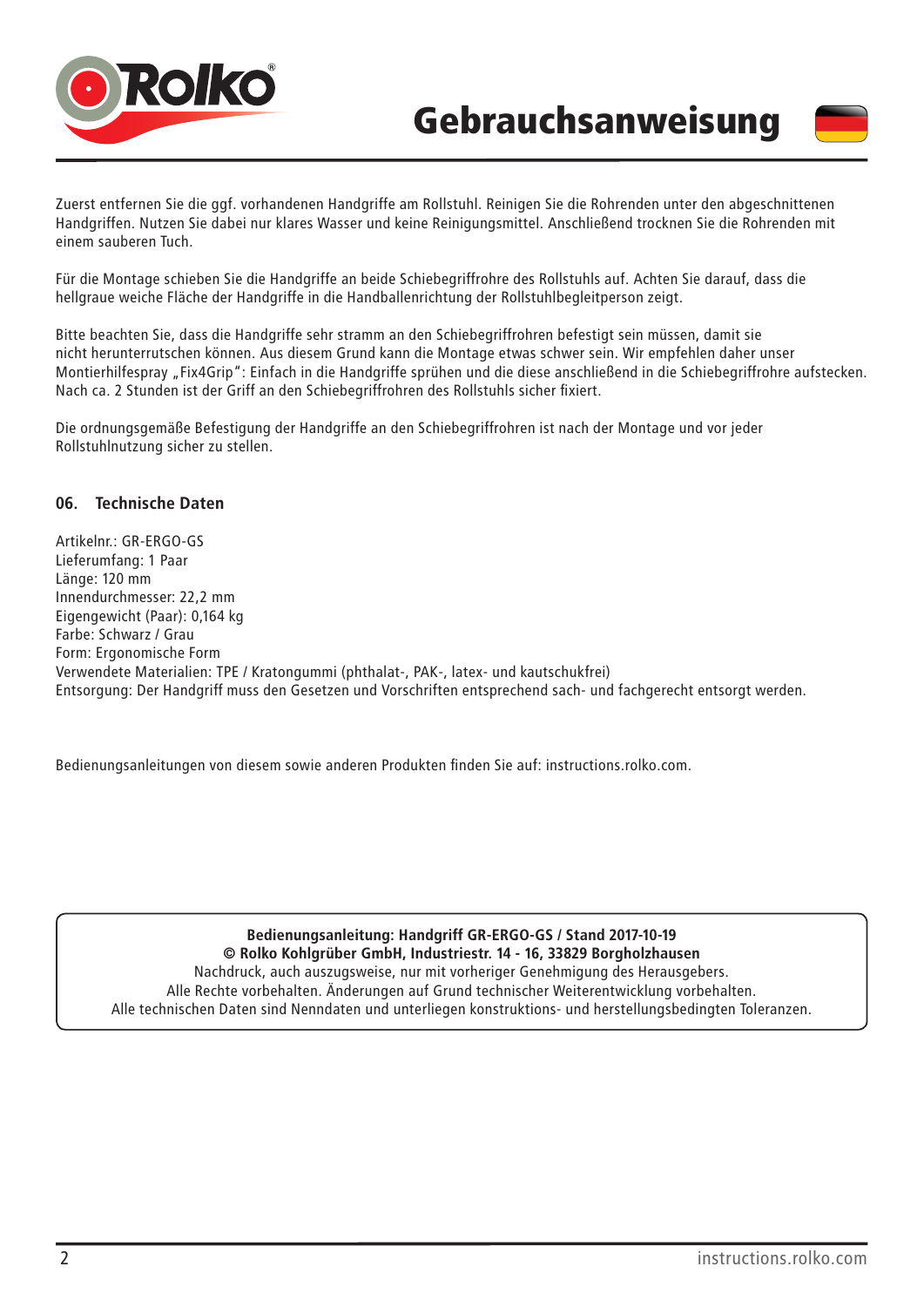



## **Handgrips GR-ERGO-GS**

Dear Customer,

we thank you for your confidence in our company by purchasing one of our products. We are convinced that our handgrips entirely meet the requirements of the daily nursing routines. Our handgrips were developed according to the highest medical standards using the most advanced technologies. We are confident that our handgrip makes everyday life of nursing staff, accompanying persons and people in need of care easier and more pleasant. Please take note of instructions listed below and consider specially the safety instructions to guarantee the proper use of our product.



#### **01. Purpose and Indication**

The ERGO handgrips for wheelchairs provide more comfort for the hands of accompanying persons of wheelchair users. In addition, the handgrips have an ergonomic shape that is optimised for the inside hand so that the ulnar nerve relieved.

#### **02. Contraindication**

Our handgrips are not suitable for all applications that deviate from the intended use and/or may lead to danger.

#### **03. Safety Instructions**

- Instruction manual: please mind the instructions listed in this manual before using this product.
- Defective or damaged handgrips must not be used and need be replaced immediately.
- Please note that the handgrips may get loose from the wheelchair push handles when the ambient temperature or humidity is very high. Always make sure that the handgrips are firmly attached to the push handles!
- Risk of injury: If you are pulling a person sitting in a wheelchair over an obstacle (for example, a kerb/curb), do not hold on to the handgrip but always on a part of the wheelchair that is fixed to the wheelchair frame!

#### **04. Maintenance Interval**

Check on a regular basis the integrity of the handgrips and make sure that they always are firmly attached to the push handles. Defective or damaged handgrips may not be used and must be replaced immediately.

#### **05. Assembly**

Before assembling please read this instruction manual carefully and check the product for any damages that may have occurred during the transport.

The handgrips GR-ERGO-GS are suitable for push handle tubes with a diameter of 22 mm.

First remove the possibly existing handgrips of the wheelchair. Clean the tube ends under the sliced hand grips. Use only clear water and no detergents / cleaning agents. After that dry the tube ends with a clean cloth.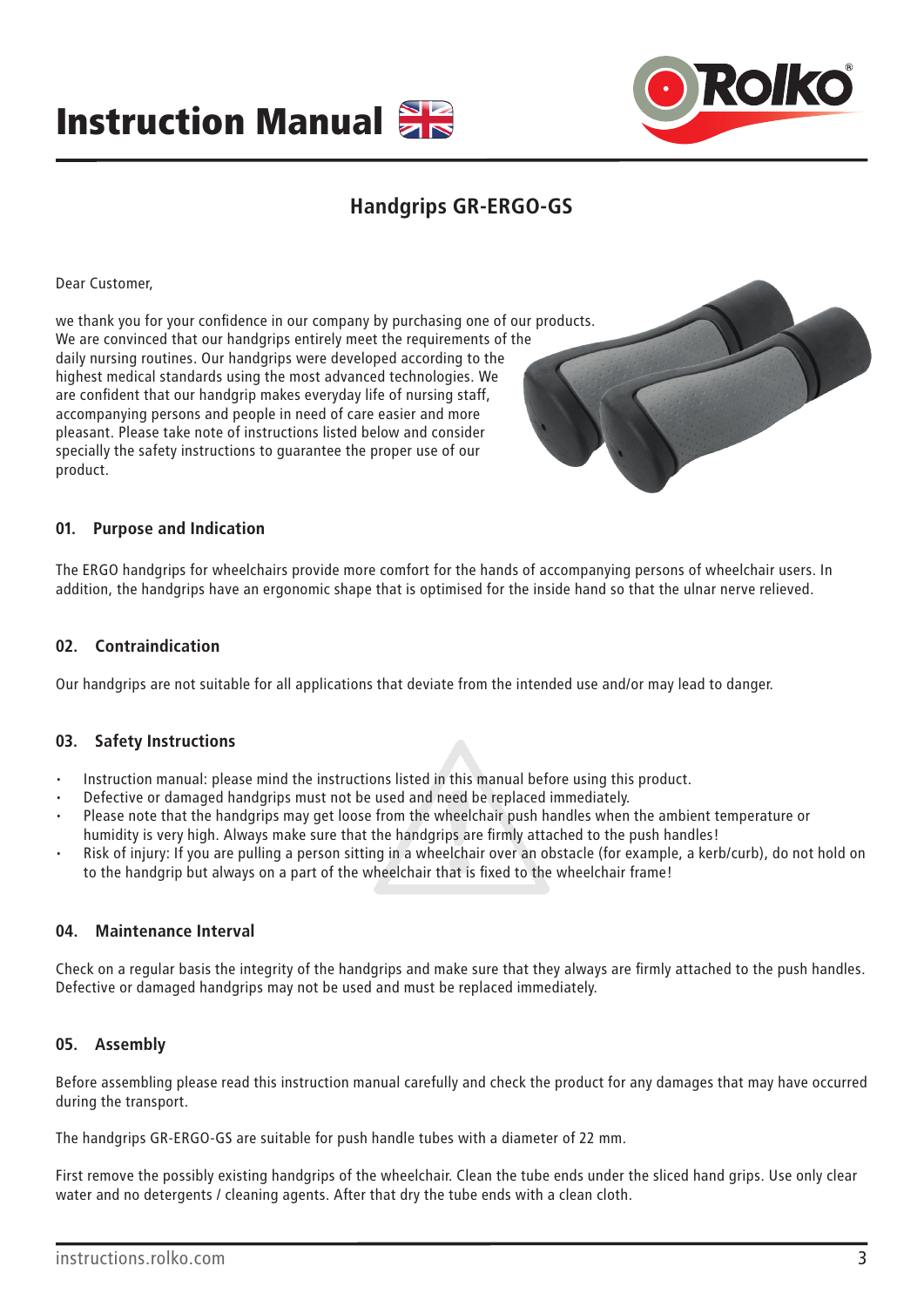



For the assembly, slide the handgrips onto both push handle tubes of the wheelchair. Make sure that the light grey soft surface of the handgrips points into the thumb balls direction of the wheelchair accompanying person.

Please note that handgrips must be firmly attached to the push handles so that they can not slide off. For this reason, the mounting may be a little difficult. We therefore recommend using our mounting aid spray "Fix4Grip": Simply spray into the inner part of the handgrips and then insert them into the push handle tubes. After approx. 2 hours, the handgrips are securely fixed to the wheelchair's push handles.

The proper fixation of the handgrips onto the push handles need to be ensured after the assembly and also before each user of the wheelchair.

#### **06. Technical Data**

Item no.: GR-ERGO-GS Scope of delivery: 1 pair Length: 120 mm Inner diameter: 22.2 mm Own weight (pair): 0,164 kg Colour: black / lightgrey Form: ergonomic Applied materials: TPE / Kraton rubber (free from phthalate, PAH, latex und caoutchouc) Disposal: the handgrips need be properly disposed, according to the laws and regulations in your country.

To download this and further instruction manuals of our products please visit: instructions.rolko.com.

**Operating Instructions: Handgrip GR-ERGO-GS / Revision 2017-10-19 © Rolko Kohlgrüber GmbH, Industriestr. 14 - 16, 33829 Borgholzhausen, Germany** Reprint, also in extracts, only with prior permission by the editor. All rights reserved. Alterations for reasons of technical development reserved. All technical data are characteristic and subject to construction and manufacturing conditioned tolerances. Errors excepted.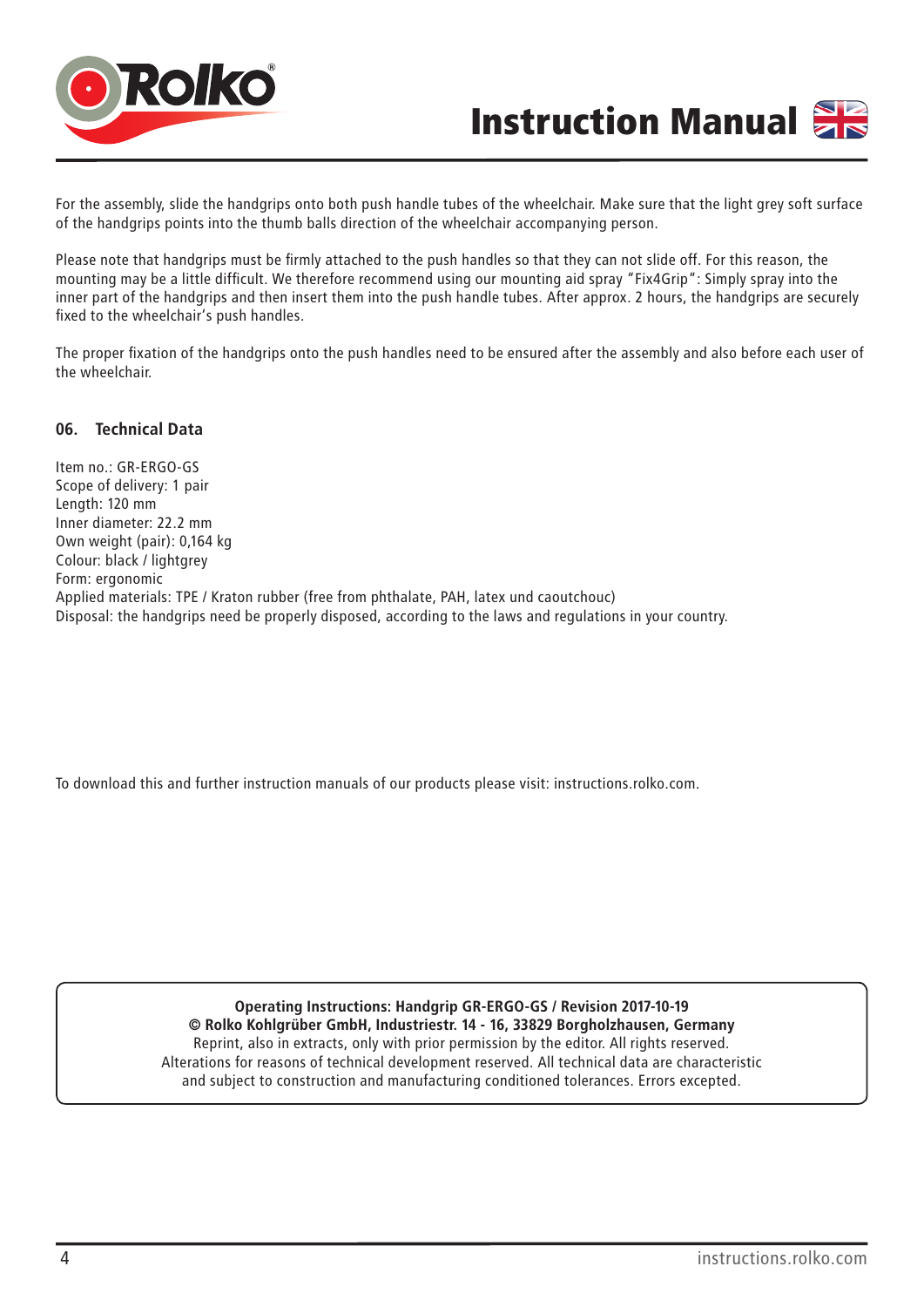



## **Poignée GR-ERGO-GS**

Cher client,

L´équipe der Rolko vous remercie pour la confiance que vous nous prouvez en achetant notre produit. Vous avez pris une décision pour un produit facilitant le quotidien des personnes en fauteuil roulant et des personnes accompagnantes. Nos poignées sont dévéloppées compte tenu des normes courantes et en employant des technologies les plus modernes. Nous sommes sûrs de supporter les mieux possible des personnes soignantes et des personnes dépendantes moyennant une valeur à l´usage élevée et une solide qualité.



#### **01. Destination / Domaine d´application**

Les poignées ERGO pour fauteuils roulant permettent plus de confort pour les mains des personnes accompagnantes. De plus, les poignées ont une forme ergonomique, optimisée pour la main interne, de sorte que le nerf cubital soit soulagée.

#### **02. Contre-indication**

Les poignées ERGO sont inappropriées pour toutes applications qui diffère de l´utilisation conforme à sa destination et peut représenter un risque.

#### **03. Instruction de sécurité**

- Mode d´emploi: Cette mode d´emploi doit etre lu et respecté avant l´emploi.
- Des poignées en panne ou abimêes ne doivent pas être utilisées et doivent être échangées immédiatement.
- Veuillez bien prendre note que les poignées peuvent se détacher des tuyaux en cas de chaleur forte, humidité augmentée ou charge extrême. Ainsi assurez-vous toujours que les poignées sont bien fixé sur les tuyaux!
- Risque de blessures: Si vous tirez une personne assise au fauteuil roulant à travers d´une barrière (p. ex. une bordure de trottoir), ne tenez pas aux poignées mais toujours à une pièce attaché fixement au châssis du fauteuil roulant.

#### **04. Intervalle de maintenance**

Contrôlez regulièrement si les poignées sont intactes et assurez-vous avant chaque utilisation que les poignées sont attachées fixement aux tuyaux. Les poignées en panne ou abîmées ne doivent pas être utilisées et il faut les échanger immédiatement.

#### **05. Assemblage**

Veuillez lire attentivement cette mode d´emploi avant l´assemblage. Vérifiez que cet article ne présente aucune détérioration qui résulte du transport.

Les poignées GR-ERGO-GS sont appropriées pour des tuyaux avec une diamètre de 22 mm.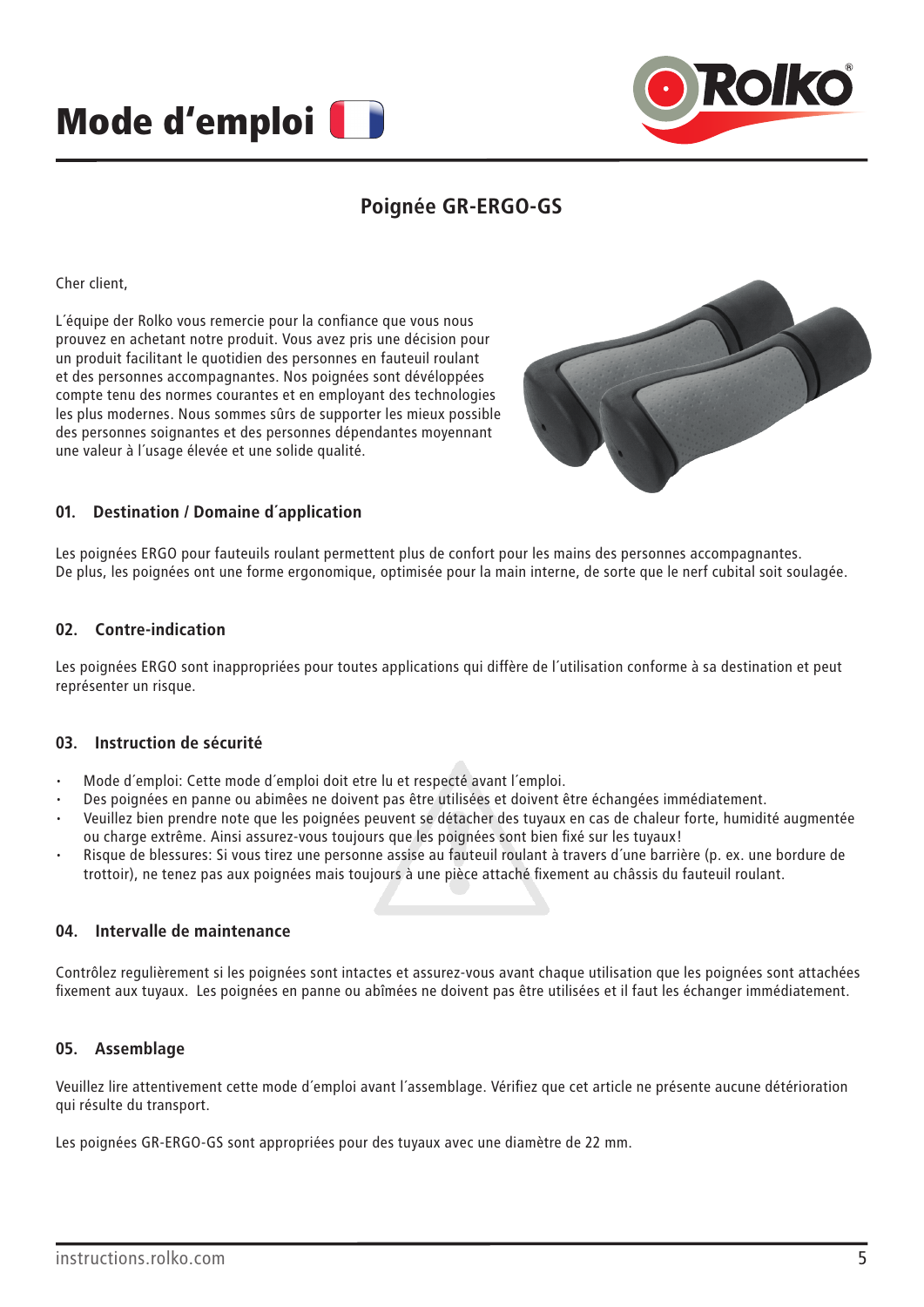

# Mode d'emploi

Prémièrement, veuillez enlever les poignées eventuellement fixées au fauteuil roulant. Nettoyez les arrêts de tube sous les poignées coupées. Utilisez seulement de l´eau pure et aucun détergent. Ensuite séchez les arrêts de tube avec un tissu propre.

Pour l´assemblage repoussez les poignées sur les tubes à pousser du fauteuil roulant. Veuillez bien faire attention que la surface gris clair souple des poignées montre à la direction des paumes de la personne accompagnant le fauteuil roulant.

Veuillez faire attention que les poignées sont fixées tenduement sur les tubes à pousser afin qu´elles ne puissent pas glisser. L´assemblage peut-être dûr. C´est pourquoi nous conseillons d´utiliser notre bombe de montage "Fix4Grip": Jaillissez-la simplement dans les poignées et ensuite, mettez-les dans les tubes à pousser. Après environ 2 heures la poignée est fixée sûrement sur les tuyaux à pousser du fauteuil roulant.

Il faut assurer la fixation conforme aus règles des poignées après chaque assemblage et avant chaque utilisation du fauteuil roulant.

#### **06. Caractéristiques techniques**

Référence: GR-ERGO-GS Contenu de la livraison: 1 paire Longueur: 120 mm Diamètre intérieure: 22,2 mm Poids propre (paire): 0,164 kg Couleur: noir / gris Forme: forme ergonomique Matériaux utilisés: élastomères thermoplastiques (TPE) / Kraton (sans phtalate-, HAP-, latex et caoutchouc) Traitement des déchets: Il faut recycler la poignée conformément à la législation en vigueur.

Veuillez trouver cette mode d´emploi ou d´autres sur: instructions.rolko.com.

**Mode d´emploi: Poignée GR-ERGO-GS / Version 2017-10-19 © Rolko Kohlgrüber GmbH, Industriestr. 14 - 16, 33829 Borgholzhausen** Impression, même par extrait, uniquement avec l´autorisation préalable de l´éditeur. Tous droits réservés. Sous réserve de modification dues au développement technique. Toutes les données techniques sont des données nominales et sont soumises aux tolérance dues à la conception et à la fabrication.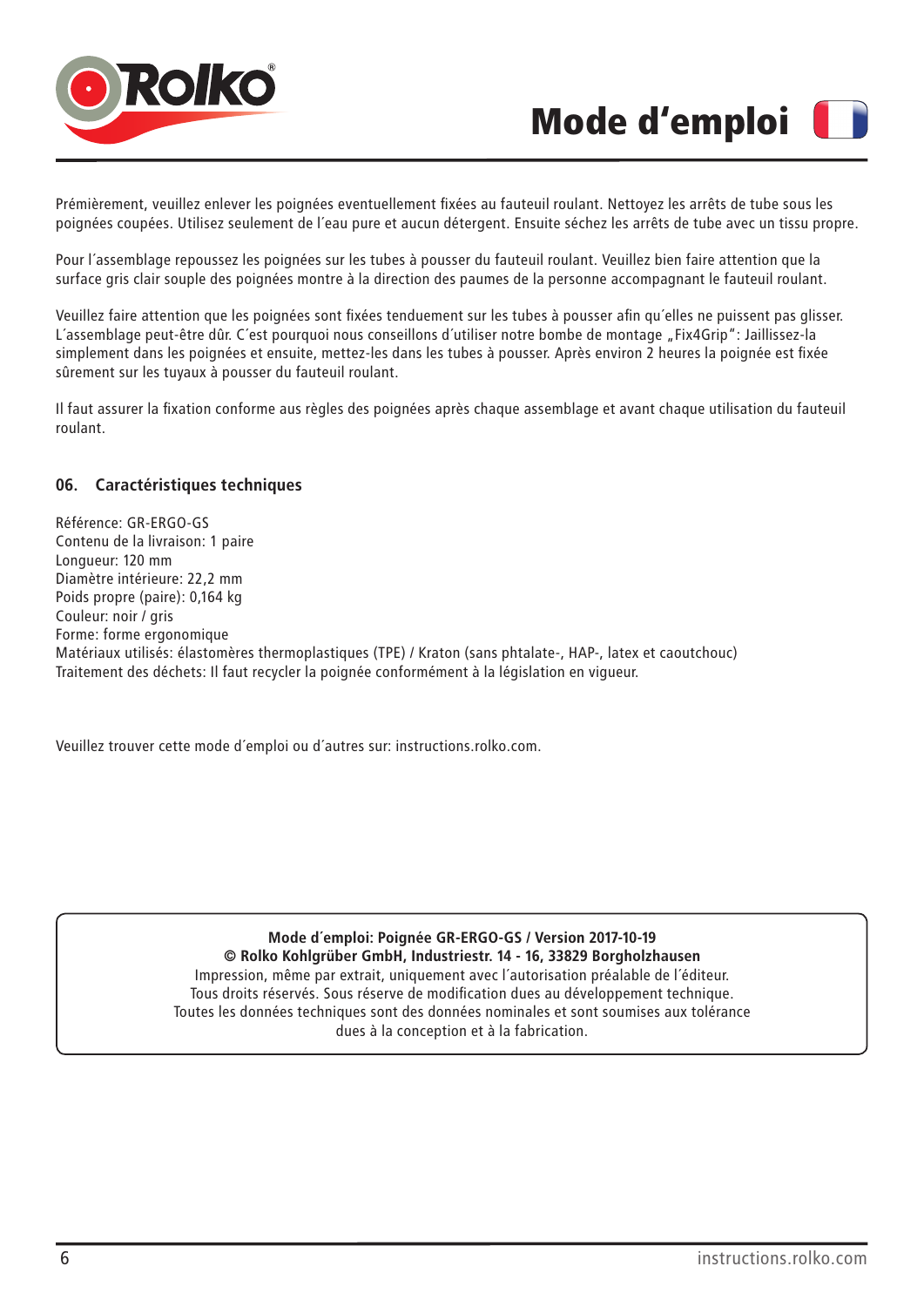Gebruiksaanwijzing



## **Handvat GR-ERGO-GS (42000275)**

Geachte afnemer,

Het Rolko-Team dankt u voor het vertrouwen, dat u met de aanschaf van dit product, in ons stelt.

Met de aankoop van deze handvatten heeft u voor een product gekozen, dat het dagelijks leven van gebruikers en eventuele begeleiders aangenamer maakt.

Onze handvatten zijn met de modernste technologieën ontwikkeld, conform actuele richtlijnen .

Wij zijn ervan overtuigd, dat wij door de nuttige waarde en solide kwaliteit van onze producten, verpleegkundigen en hulpbehoevenden het beste ondersteunen.

#### **01. Toepassingsgebied**

De ERGO handvatten voor rolstoelen geven handen van begeleiders van rolstoelen meer comfort. Bovendien hebben de handvatten een dusdanige ergonomische pasvorm voor de binnenkant van handen, dat de elleboogzenuw ontlast wordt.

#### **02. Contra-indicatie**

De ERGO handvatten zijn niet geschikt voor alle toepassingen, die van het bestemmingsgebruik afwijken en gevaar op kunnen leveren.

#### **03. Veiligheidsvoorschriften**

- Gebruiksaanwijzing: Deze gebruiksaanwijzing dient voor het in gebruik nemen gelezen en in acht genomen te worden.
- Kapotte of beschadigde handvatten mogen niet meer worden gebruikt en dienen direct vervangen te worden.
- Let erop, dat de handvatten bij sterke hitte, hogere luchtvochtigheid of extreme belasting mogelijk van de buis los kunnen raken. Wees er daarom altijd zeker van, dat de handvatten vast aan de duwbeugel zitten!
- Letselgevaar: Indien u een in de rolstoel zittende persoon over een hindernis (bijvoorbeeld een stoeprand) wilt trekken, houdt de rolstoel dan niet bij de handvatten, maar aan een vast gedeelte van het frame vast!!

#### **04. Periodiek onderhoud**

Controleer de handvatten regelmatig op deugdelijkheid en wees er voor ieder gebruik zeker van, dat deze aan de duwbeugels vastzitten. Defecte of beschadigde handvatten mogen in geen geval gebruikt worden en dienen direct te worden vervangen.

#### **05. Montage**

Voor montage dient de gebruiksaanwijzing zorgvuldig gelezen te worden. Controleer het artikel op beschadigingen, die door transport ontstaan kunnen zijn.

De handvatten GR-ERGO-GS (42000275) zijn geschikt voor buisdiameter 22mm.